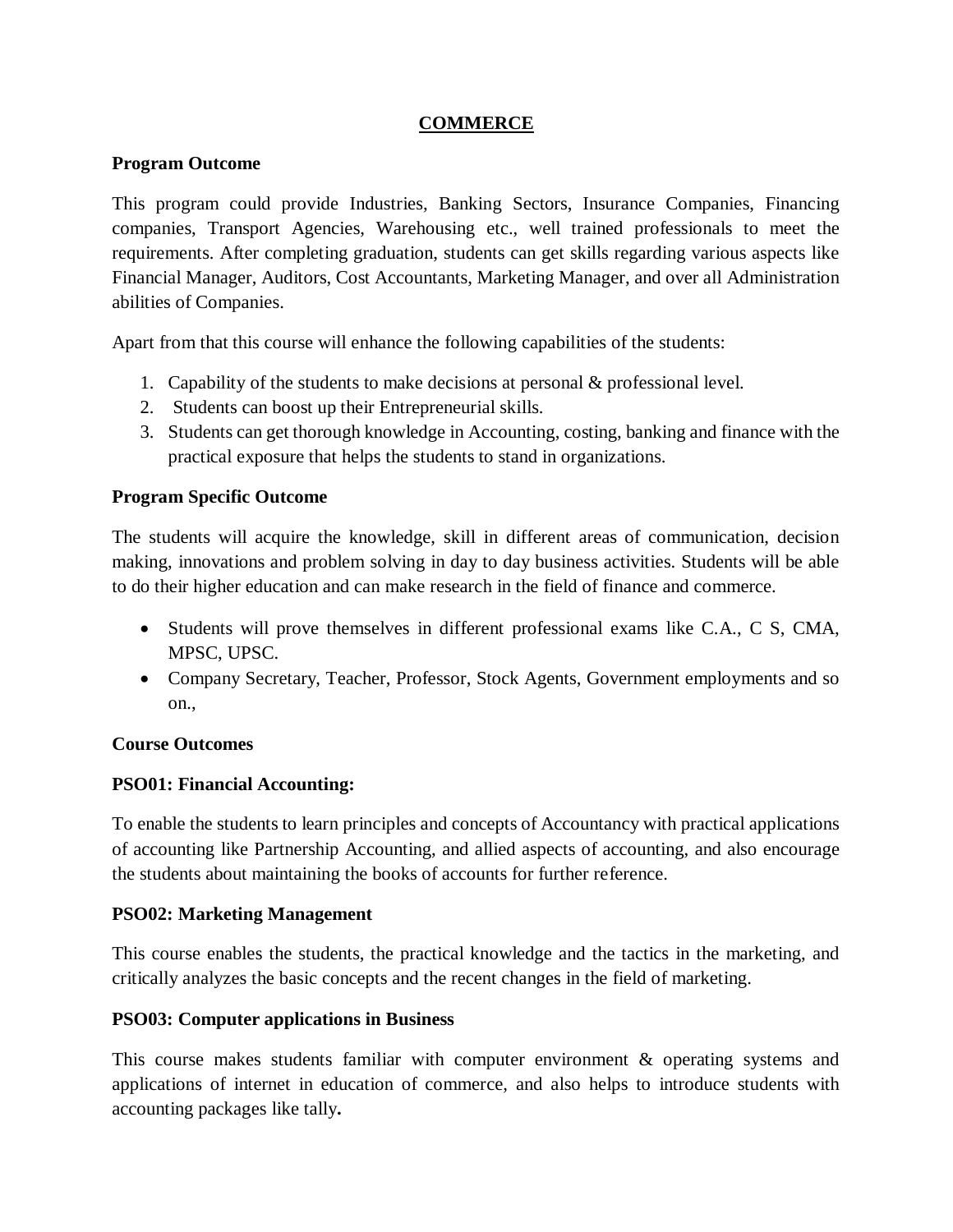## **PSO04: Business Statistics**

This course will develop skill and knowledge among students in Business Mathematics and Statistics so that they can use and understand useful functions in business as well as the concept of EMI. Apart from that students can learn the applications of matrices in business and how to solve LPP problems to get maximize the profit and to minimize the cost.

## **PSO05: Business Environment and Entrepreneurship**

This course makes the students aware about the Business and Business Environment and develops entrepreneurial awareness among students. On another hand, course will motivate students to make their mind set for thinking entrepreneurship as career.

## **PSO06: Banking and Finance**

Banking and Finance course will familiar the students with the fundamentals of banking and thorough knowledge of banking operations, also impart knowledge about functions and role of Reserve Bank of India. One of another objective of this course is to make understandable to the students regarding the new concepts introduced in the banking system.

## **PSO07: Communication skills in English and Punjabi**

This course will develop oral and written communication skills of the students so that their employability enhances, and also understand the process and importance of communication.

#### **PSO08: Business Economics**

This course provides students knowledge of Micro and Macro Economic concepts and inculcates an analytical approach to the subject matter, and also helps to apply economic reasoning to solve business problems. Apart from that this course aware students about Gross National Product (GNP), Net National Product (NNP) ,Income at Factor cost or National Income at Factor Prices ,Per Capita Income , Personal Income ( PI ) ,Disposable Income etc.

#### **PSO09: Business Organization**

This course makes familiar the students with the emerging changes in the modern office environment and to develop organizational skills, and also technical skills among the students for designing and developing effective means to manage records, consistency and efficiency of work flow in the administrative section of an organization will be developed.

#### **PSO10: Business management**

The course will help the students to understand the concept & functions and importance of management and to understand principles, functions and different management theories.

# **PSO11: Company law**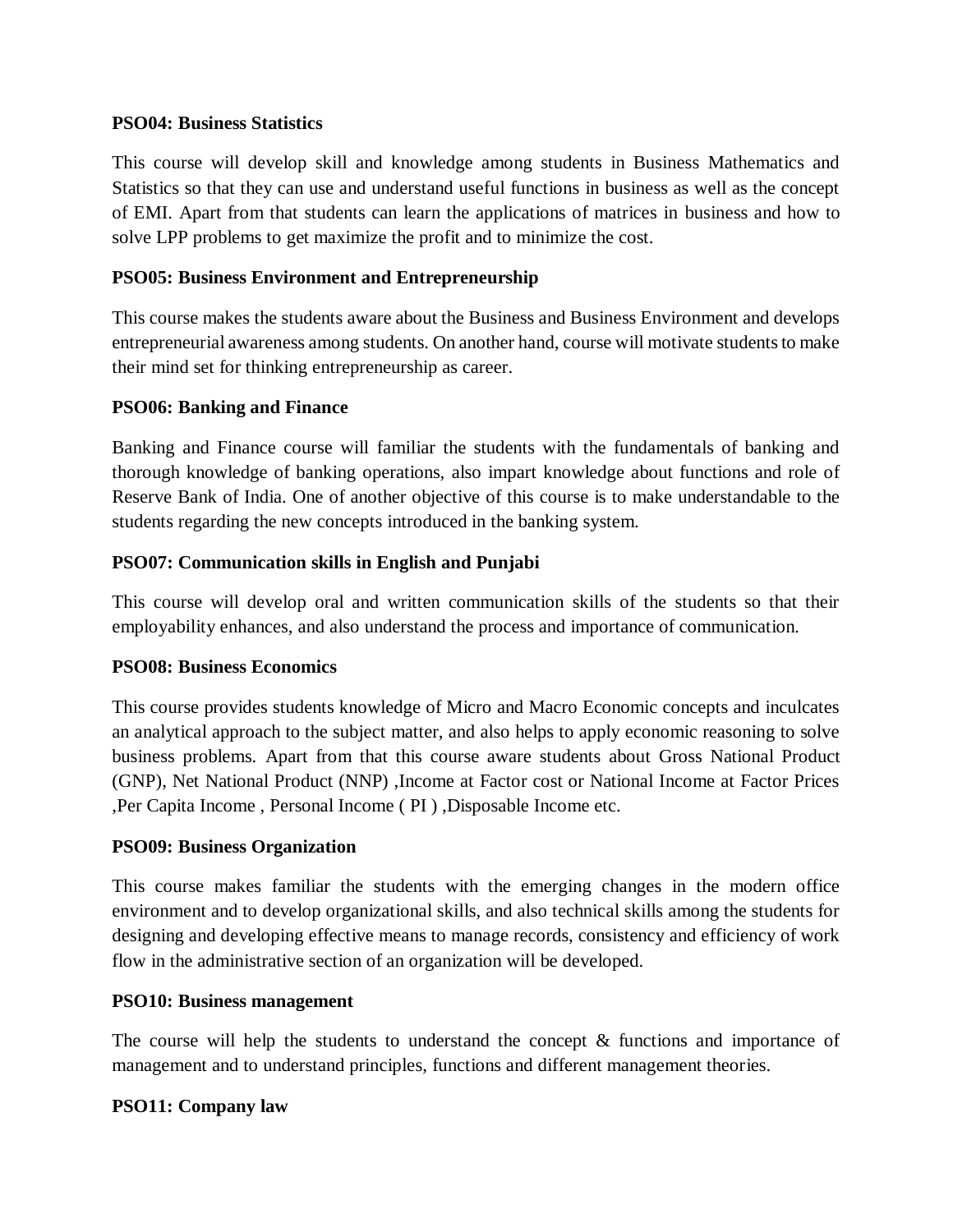It will impart students with the knowledge of fundamentals of Company Law and provisions of the Companies Act of 2013, and also apprise the students of new concepts involving in company law regime.

# **PSO12: Cost Accounting**

This course will help the students to understand Basic Cost concepts, Elements of cost and cost sheet, and provide knowledge about difference between financial accounting and cost accounting, ascertainment of Material and Labor Cost. Students can get knowledge of different methods and techniques of cost accounting. This course will impart knowledge about the concepts and principles application of Overheads. Student's Capability to apply theoretical knowledge in practical situation will be increased.

# **PSO13: Business Law (Mercantile Law)**

The student will well verse in basic provisions regarding legal frame work governing the business world and know the basic concepts, terms & provisions of Mercantile and Business Laws. The course will develop the awareness among the students regarding these laws affecting trade business, and commerce.

# **PSO14: Auditing and taxation**

After completing this course, the students will be versed in the fundamental concepts of Auditing and different aspects of tax. Students can understand Income Tax system properly, and can get the knowledge of different tax provisions. The course will boost knowledge about preparation of Audit report, Submission of Income Tax Return, Advance Tax, and Tax deducted at Source, Tax Collection Authorities under the Income Tax Act, 1961. Students can understand GST Tax system properly, and can get the knowledge of different tax provisions under GST.

# **B.Com. (Honours)**

# **Programme outcome**

B. Com(H) is the best course option for career and jobs in management, teaching, advertising, journalism, mass communication, law, design, public sector, etc.

# **Programme specific outcome**

# **PSO1- Direct tax, Indirect Tax and Auditing**

Taxation Course has been designed to offer skills in a wide range of taxation. There are immense job opportunities in this field. After holding a degree in this field, a student can take up for a job in both private and government sectors. Professionally,a student can also opt for teaching jobs in colleges and universities.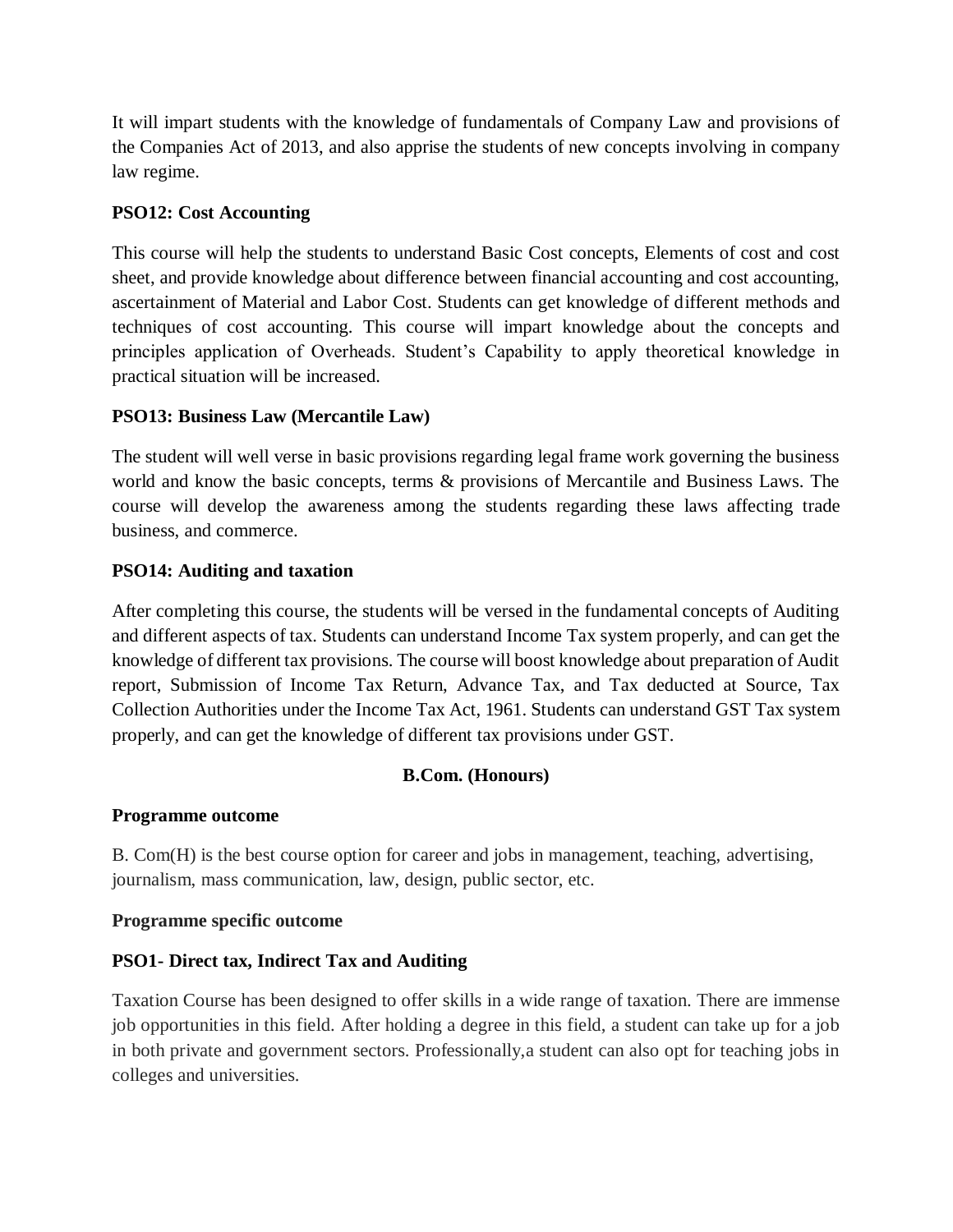## **PSO2- Company Law**

Law Job profile candidates who pursue a UG level course in Corporate Law can either pursue a PG level law course with the same specialization or they can even consider pursuing a job. One of the most popular job profiles after completing a Corporate Law course is to become a Corporate Lawyer. The corporate lawyer provides assistance to the companies or business firms relating to employees contracts, taxation related issues in an organization, employee relations, labour and corporate employment law etc.

## **PSO3- Business organization, Functional management and Financial Management**

Finance is the lifeline of any business. However, finances, like most other resources, are always limited. On the other hand, wants are always unlimited. Therefore, it is important for a business to manage its finances efficiently. Business Management is that branch of education which provides knowledge and training pertaining to planning, execution, supervision and analysis of a business enterprise. In this field of education, one learns about the establishment of a company or an organisation, and various functional levels such as production, financial, administrative, human resources, sales & marketing and others.

# **PSO4- Financial Accounting, Corporate Accounting and Cost Accounting**

Accounting is the process of keeping financial accounts. It estimates the economic activities of an organization and forwards this information to investors, creditors, management and regulators. The field of accounting always remains in demand as it is the backbone of every business entity. Accountant is needed in every industry. It is one of the respected professions in the world. Numerous options open for the candidates seeking career in accounting. The job of accountants exists in public as well as in private sector. There are enormous job opportunities in this field in India and abroad.

#### **PSO5- Banking operations and Procedures**

Banking operations involves the practices and procedures that a bank uses to ensure that customers' transactions are completed accurately and appropriately. Banking provides services to the general public, including mortgages, loans, deposits, and checking accounts. It assists students to avail various job opportunities in Banks as well as in Corporate sector as investment advisors.

# **PSO6- Entrepreneurship**

Entrepreneurs minimize risk through research, planning, and skill development.Small- scale business provides good scope for the growth of entrepreneurial activities. Thereby, inculcates amongst students qualities of a good entrepreneur which are must for the achievement of goals.

#### **BBA (Bachelor of Business Administration)**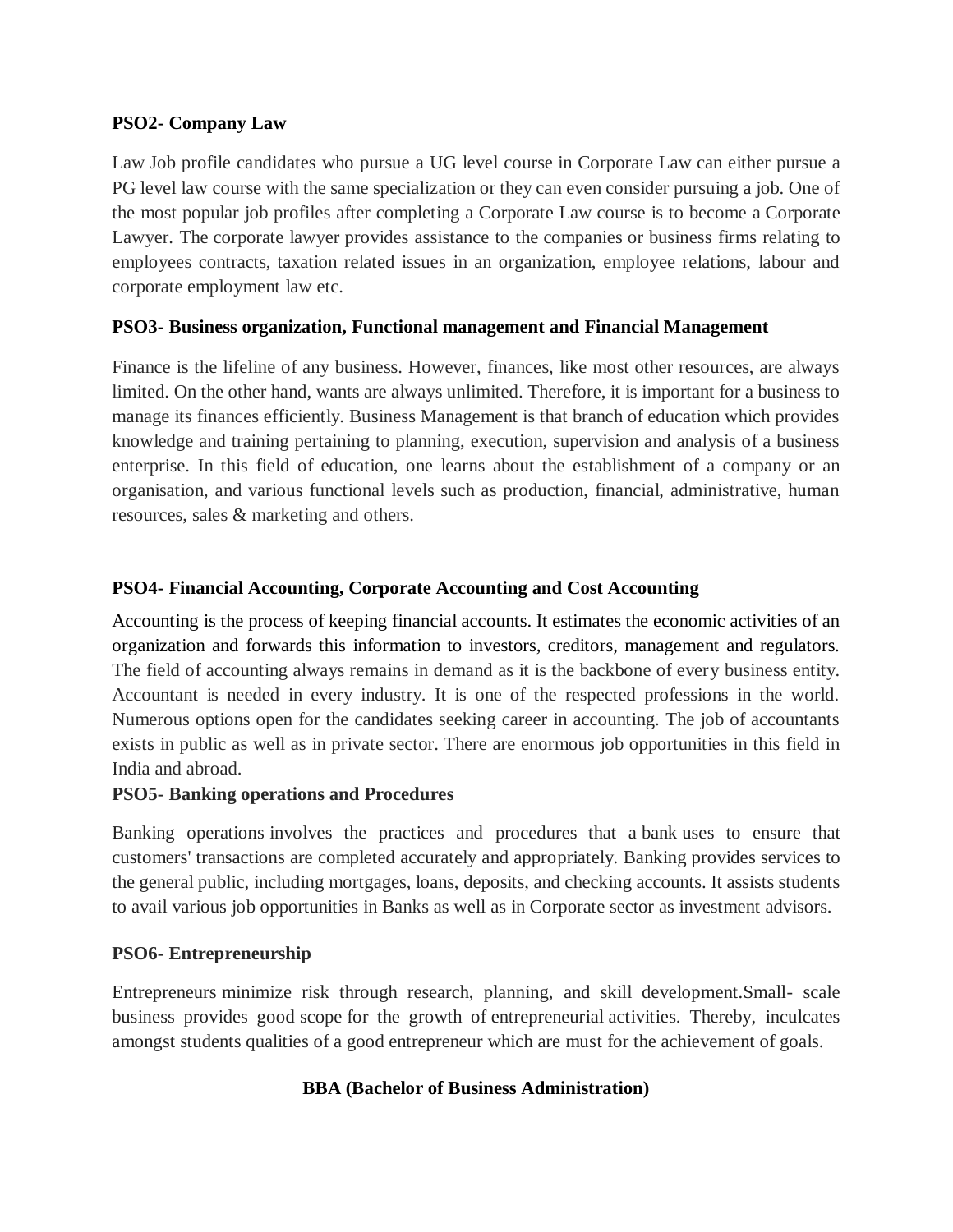### **Programme Outcome**

BBA is one of the most popular bachelor degree programs after 12th. BBA course is the gateway to various job opportunities in India such as Marketing, Education, Commercial and Government to name just a few. The three year professional undergraduate course in Business Management is open to students from the three streams Science, Arts and Commerce. It offers knowledge and training in Management and Leadership skills to prepare them for managerial role and entrepreneurship. Candidates learn various aspects of Business Administration and Management through Classroom Lectures and Practical Project like internship.

# **Programme Specific Outcome PSO1: Business Management**

It helps to explore the philosophies of Management in practical and improves the planning procedures to obtain optimum results. It enhances knowledge of individual to identify the changing trends in Business.

# **PSO2: Business Accounting**

It improves basics of students about Business Accounting and provide solutions for structured and unstructured business problems and issues. It prepares to analyze financial statements with the help of various tools and techniques of accountancy.

# **PSO3: Business Economics**

.

It is helpful to understand background of managerial economics and to develop an understanding of role and function of managers. This subject provides a detailed view of various roles played by cost and revenue in business.

#### **PSO4: Financial Management**

Under this course students are able to develop their understanding about determination of patterns of determining capital structure. It improves assessment of working capital needs of the firm and focus on various decisions of the firm like investment, financing and dividend.

#### **PSO5: Human Resource Management**

This subject enhances awareness about role of human resource management in organizations and the factors shaping that role. It is helpful to understand key concepts and theories from the field of HRM and understand the implications of increasing diversity and globalization for HRM processes.

#### **PSO6: Marketing Management**

Under this course students are able to analyze the relationships between marketing management and the political, economic, legal and social policies and its impact on business. It generates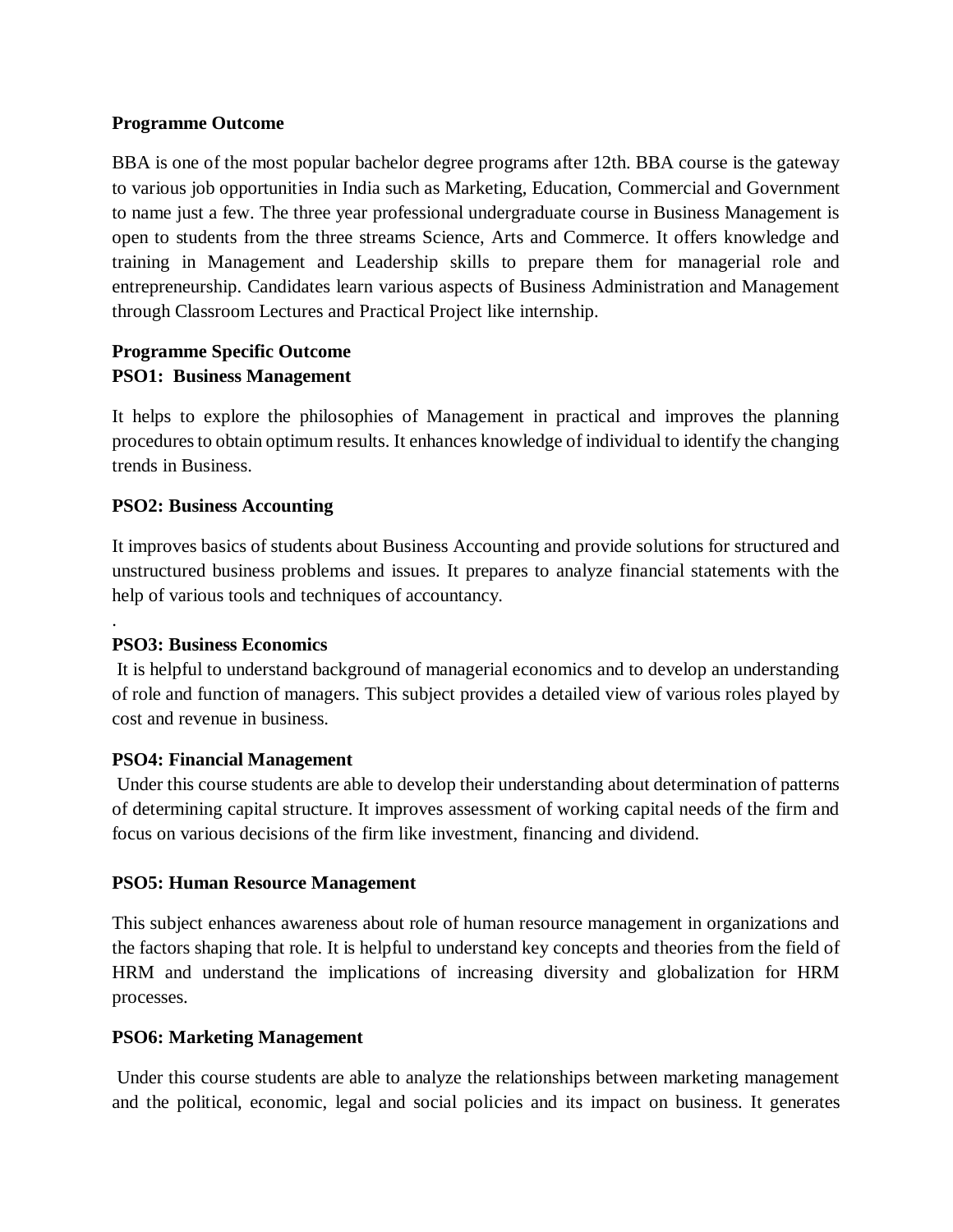knowledge to evaluate the role and relevance of marketing organization in current marketing conditions.

# **PSO7: Research Methodology**

This subject develops understanding about concept of research methodology and judges the reliability and validity of experiments to perform exploratory data analysis. It also sharpens the awareness to use parametric and non-parametric hypothesis tests.

# **PSO8: Management of Industrial Relations**

This subject is beneficial to establish & maintain a sound relationship between the worker & the employer. It is helpful to identify and rectify the simmering issues which might take the form of a dispute in the workplace. Under this subject students discuss importance of various acts & their uses in Industrial relations.

# **PSO9: Workshop on Knowledge and Skills Management**

This workshop familiarizes students towards changing methods of communication and improves the practical knowledge of them.

# **PSO10: Training Project and Viva-Voce**

It helps students to develop a thorough understanding of the chosen subject area and demonstrate the ability to critically assess/interpret data. It creates an ability to effectively communicate knowledge in a scientific manner.

# **M.Com (Master in Commerce)**

# **Program Outcome**

It enables a student well skilled in national as well as international trends. The course enables the students for conducting business, accounting and auditing practices, role of regulatory bodies in corporate and financial sectors. To provide in-depth understanding of all core areas specifically Advanced Accounting, Marketing management, Direct Tax, International Accounting, Management and Business Environment, Research Methodology and Tax planning.

# **Program Specific Outcomes**

# **PSO1: Management Concept and Organization Behavior**

It enables the students analyze the implementation of different functions of management. It develops qualities for leadership in decision making process in an organization. It helps to manage work stress. It helps students get an insight into the behavior of individuals and groups in an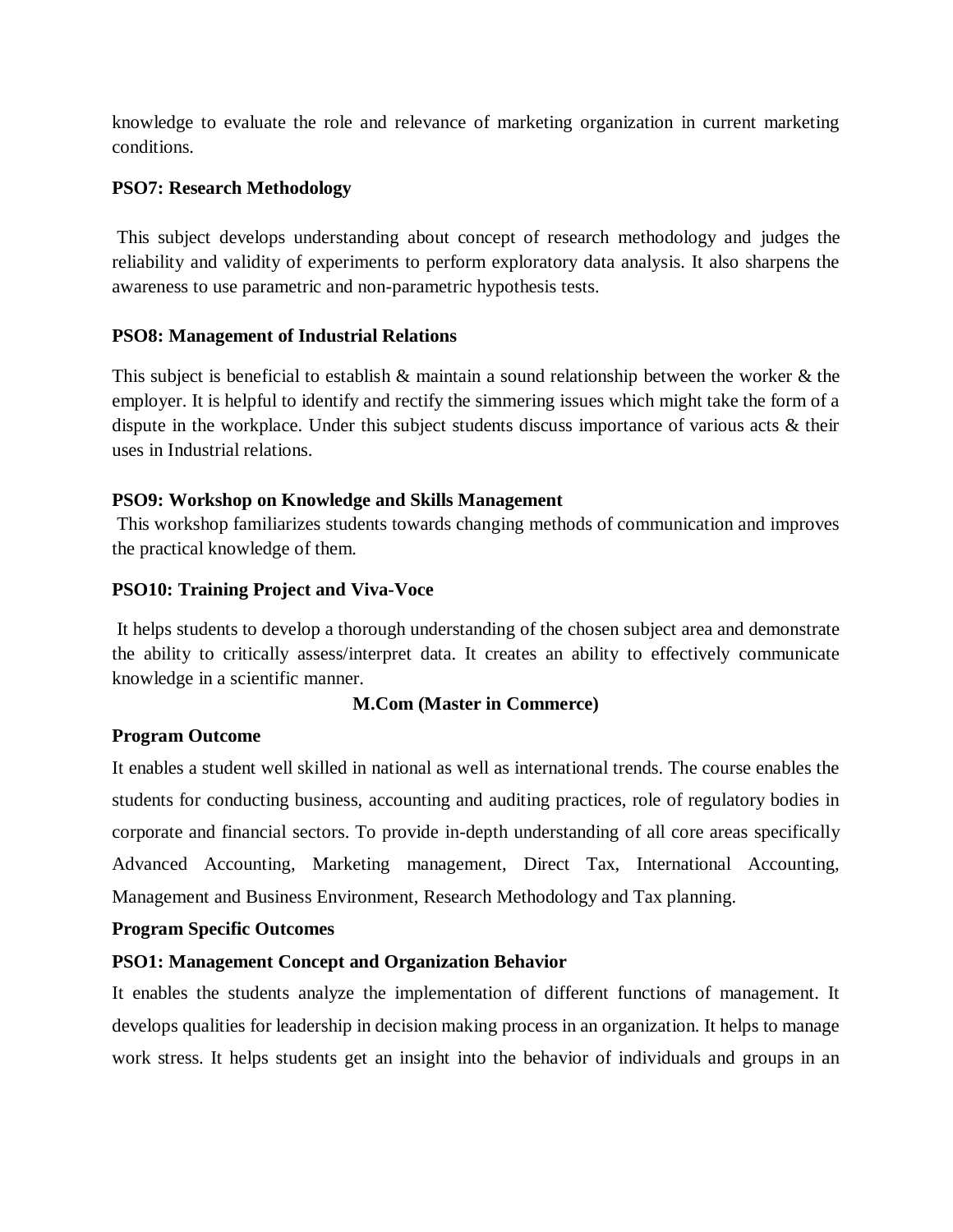organization. It inculcates the ability to analyze challenges and opportunities in the field of organization behaviour and also acts as a team leader.

### **PSO2: Accounting for managerial decisions**

It introduces a separate branch of accounting i.e. Management Accounting and its relevance in a business organization. It enables the students to understand Managerial behavior, Control structure and Control Process under different circumstances and also cultivates skills to analyze the financial data and interpretation of data.

## **PSO3: Business Economics**

It develops an ability to forecast demand in light of changing circumstances and to formulate business plans and to chalk out Business Policies. It grows skills to analyze effects of Government Policies and to analyze the economic data and present their view on data.

# **PSO4: Research Methodology**

It familiarizes the students about research and research problems. It enables the students to use SPSS for solving the research data and to understand quantitative and qualitative Methods of research. It develops skills to write Research paper.

## **PSO5: Financial Management**

It develops skill to manage financial resources of a company. It provides knowledge about the various sources of finance available to businessmen and also develops ability to select an investment proposal by analyzing the compounded and discounted value of money invested.

# **PSO6: Advance Accounting**

It provides practical knowledge about the application of HRA and Price level accounting in Indian context and inculcate ability to write report with respect to recent trends in published accounts. It also provides the understanding of the practical use of Accounting Standards in preparation of financial statements.

#### **PSO7: Business Environment**

It develops skills to identify and differentiate various Micro and Macro factors affecting functioning of Business. It creates an ability to analyze Indian Economy in light of changing government regulatory policies. It makes understanding of the targets and priorities of five years plans and also provides knowledge about Planning Commission and NITI Aayog.

#### **PSO8: E Commerce**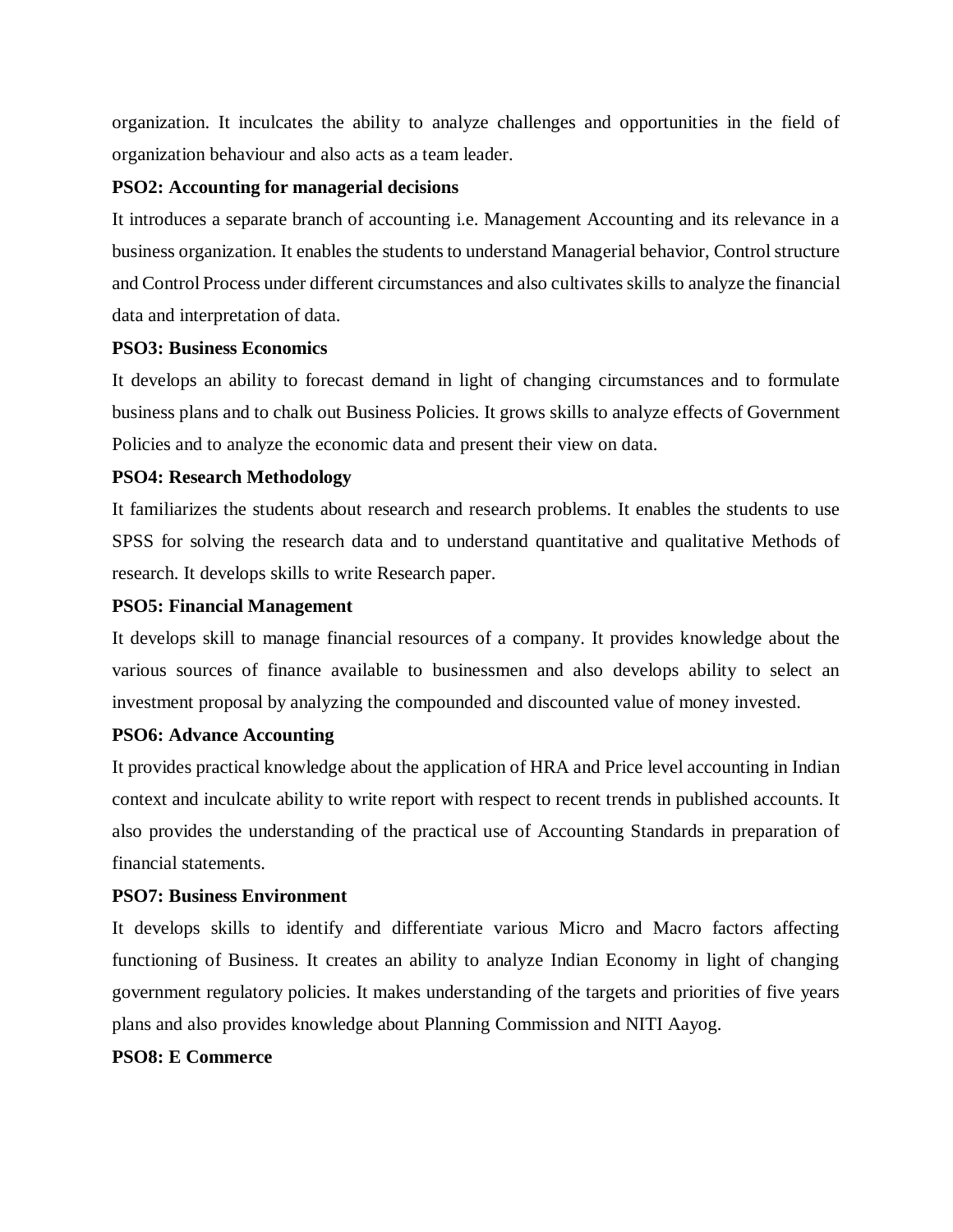It develops ability to start up and operate e-commerce website. It familiarizes the online payment services and different cyber laws. It inculcates the ability to understand customer relationship. It also provides knowledge of cyber world and scope of cyber laws in E-commerce.

### **PSO9: Seminar**

It gives basic orientation towards research and to understand the practical application of theoretical models in the discipline of Commerce, Economics and Business Administration etc. It imparts the knowledge about difference between qualitative and quantitative methods of research while writing a seminar report and to write bibliography of a seminar report citing references from different sources.

## **PSO10: Financial Institutions & Markets**

It creates knowledge of the progress of various components of Indian financial system and clarity of stock market operations and the clearing and settlement procedures of stock exchanges. It gives detailed understanding about the Banking Structure of the country and its recent developments.

# **PSO11: Contemporary auditing**

It creates ability to calculate Goodwill, evaluate shares adopting different methods and preparation of final accounts of Indian Companies. Students get knowledge about the provisions of appointment, qualifications, duties and liabilities of auditor and to Clarify about the applicability of different types of audits.

# **PSO12: Corporate Legal Framework**

Students understand how important it is to communicate clearly with clients and other corporations. Pupils get knowledge about the laws or the role of legal professionals in the creation and operation of a business. Students get knowledge about the laws and regulations which can impact businesses in both positive and negative ways.

# **PSO13: Direct Tax Law**

It helps students to explain different types of income, taxability, expenses and their deductibility. Students able to file income tax return and can differentiate between direct and indirect tax assessment and implication in practical situations.

# **PSO14: Marketing Management**

It familiarizes the students about marketing concepts and contemporary issues and its Philosophies. It develops ability to understand the changing marketing environment and get knowledge of different consumer and business buying behaviours.